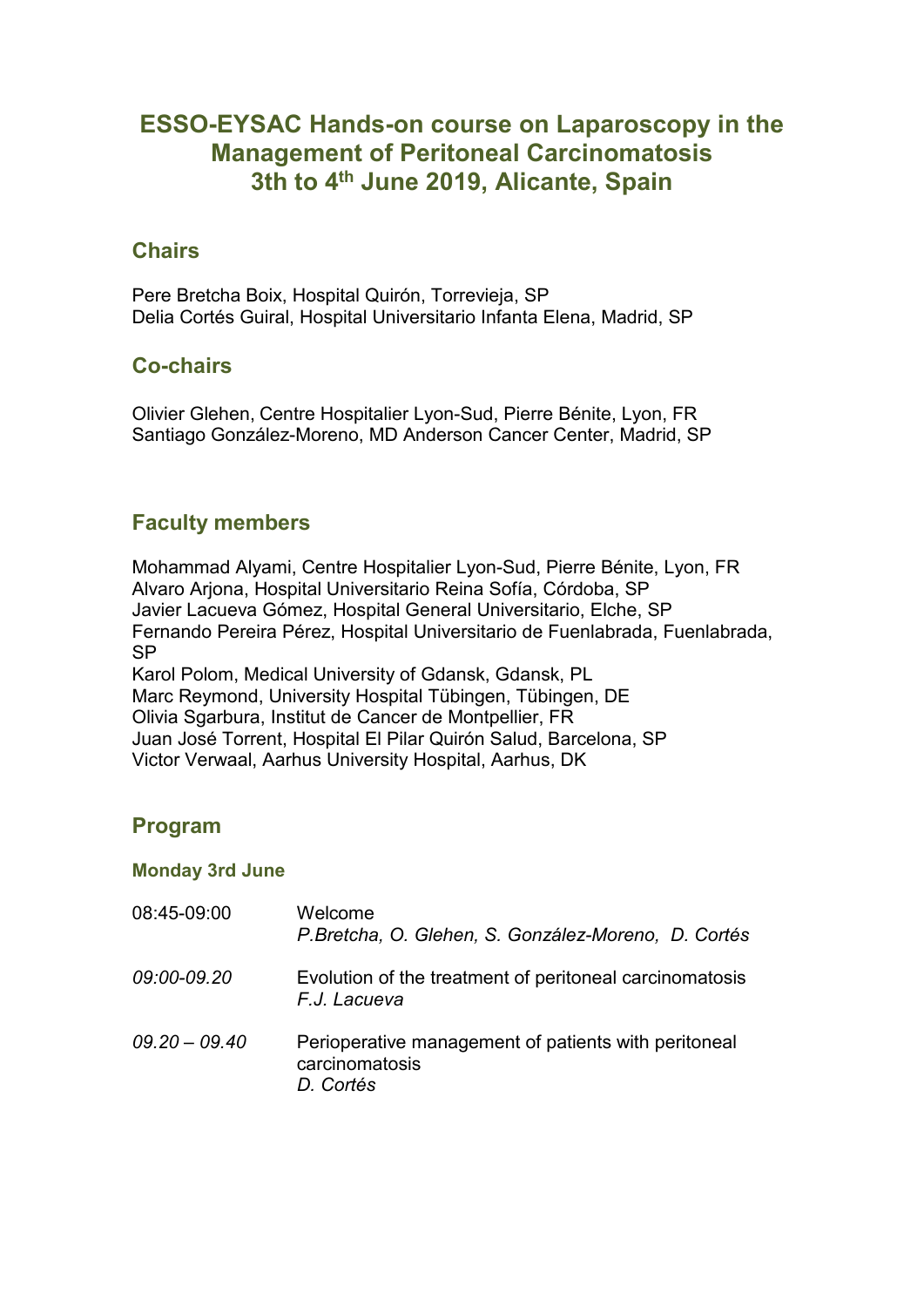09:40-10.00 Radical laparoscopic appendectomy as an alternative to right colon resection in patients with epithelial appendiceal neoplasms. *S. González-Moreno* 10.00-10:20 Diagnostic and staging Laparoscopy in peritoneal carcinomatosis. Peritoneal lavage citology: when, how and why *F. Pereira*  **Laparoscopic Treatment of Peritoneal Disease (theory + video) from peritonectomy to intraperitoneal therapy** 10.20 – 10.40 Laparoscopic pelvic peritonectomy with extraction of specimens throught natural orífices and HIPEC *A. Arjona 10.40 – 11.10 Coffe break* 11.10 – 11.30 Diaphragmatic peritonectomy by laparoscopic approach, is it feasible?. HIPEC *A. Arjona*  11.30 – 11.50 Laparoscopic complete omentectomy, tricks to get it. *V. Verwaal* 11.50-12.30 Laparoscopic HIPEC when and how? Indications (neoadjuvant, palliative, prophylactic (HIPECT4), secondlook) and techniques. *V. Verwaal* 12.30-12.50 New methods of Intraperitoneal treatment, could laparoscopy play a role? *D. Cortés* 12.50 – 13.15 Discussion *13.15 – 14.00 Lunch* 14:00 - 14.20 PIPAC technique and initial indications *M. Reymond*  14.20 - 14.40 All you need to start a PIPAC program *J. Torrent*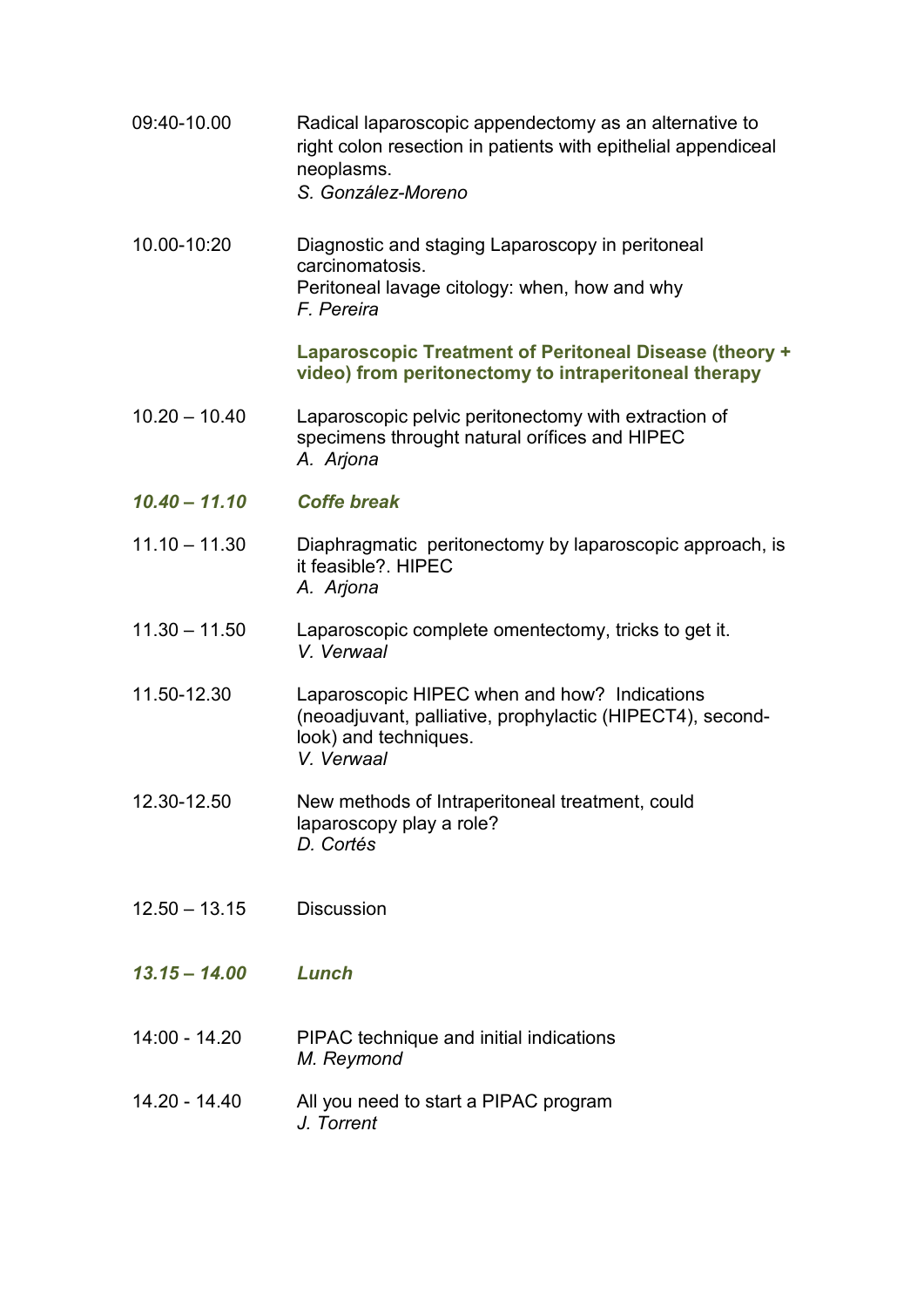- 14.40 15:00 PIPAC results: from palliation to neadjuvant *M. Alyami*
- 15:00 15.20 PIPAC on-going trials *O.Glehen*
- 15.20 15.40 Approximation to PIPAC indication protocols *O. Sgarbura*
- 15.40 16.00 Fluorescence-Guided Surgery in the Combined Treatment of Peritoneal Carcinomatosis from Colorectal Cancer. ePIPAC and next innovation *K. Polom*
- *16.00 – 16.20* Epipac and next innovation *J. Torrent*
- *16.20 – 16.50 Cofee break*
- 16.50 17.10 ASPSM experience in laparoscopic citoreductive surgery and HIPEC *A. Arjona*
- 17.10 17.30 Clinical cases and discussion *O. Glehen, M. Alyami, V. Verwaal, S. González-Moreno, A. Arjona, P. Bretcha*
- 17:30- 17:50 Take home messages *P. Bretcha, D. Cortés*

## **Tuesday 4th June**

#### **Hands on session**

| 08:30-9:30  | Diagnostic Laparoscopy<br>F. Pereira, P. Bretcha, S. González-Moreno                           |
|-------------|------------------------------------------------------------------------------------------------|
| 10:00-11:30 | Omentectomy, parietal peritonectomy, diaphragm<br>A. Arjona, O. Sgarbura, D. Cortés, M. Alyami |
| 11:30-12:00 | <b>Coffee break</b>                                                                            |
| 12:00-13.30 | Pelviperitonectomy<br>A. Arjona, D. Cortés, M. Alyami, J. Torrent                              |
| 13:30-14:00 | Lunch                                                                                          |